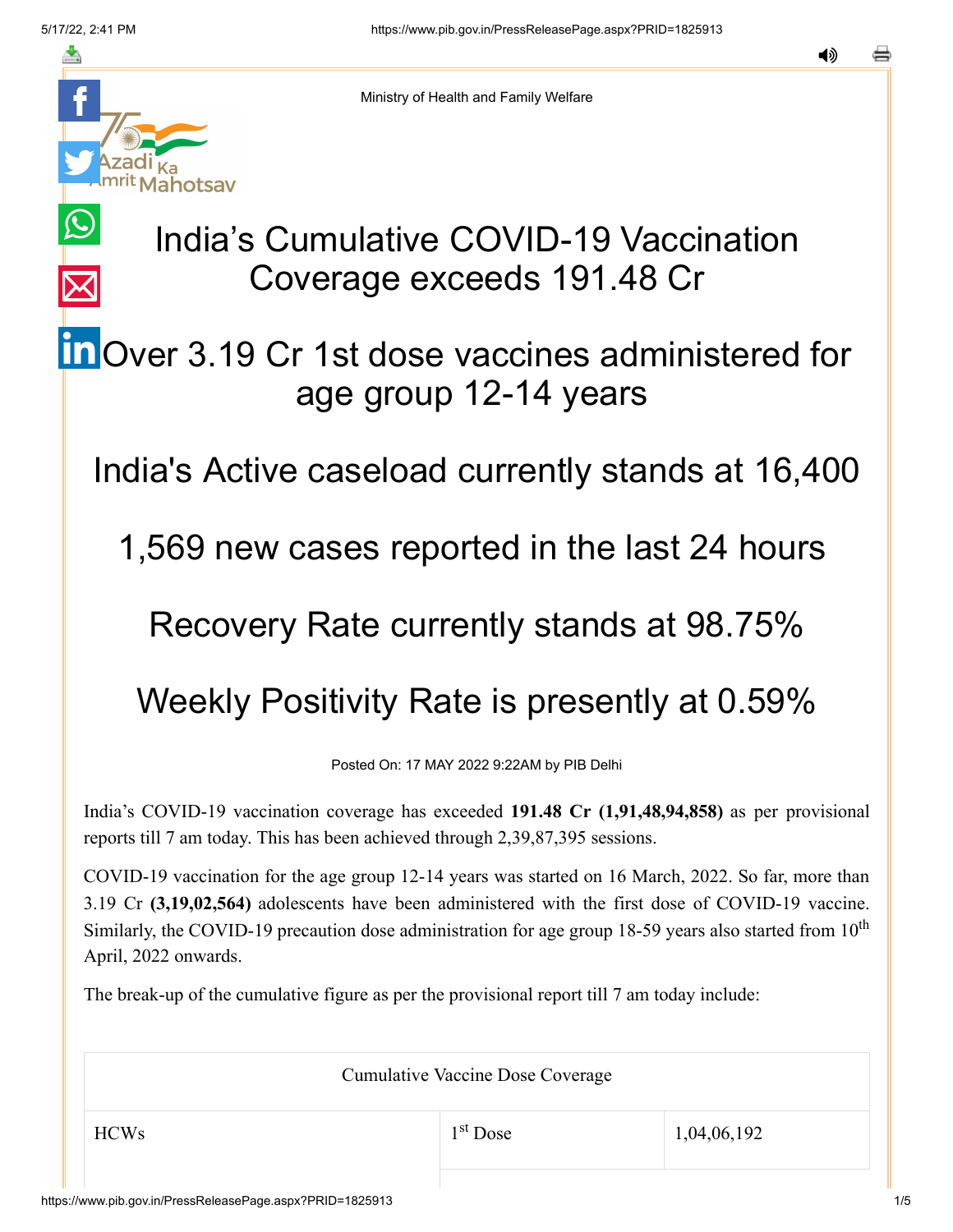|                        | $2nd$ Dose             | 1,00,30,311     |
|------------------------|------------------------|-----------------|
|                        | <b>Precaution Dose</b> | 50,38,561       |
| <b>FLWs</b>            | $1st$ Dose             | 1,84,17,715     |
|                        | $2nd$ Dose             | 1,75,66,304     |
|                        | <b>Precaution Dose</b> | 82,09,929       |
| Age Group 12-14 years  | 1 <sup>st</sup> Dose   | 3,19,02,564     |
|                        | $2nd$ Dose             | 1,23,55,548     |
| Age Group 15-18 years  | 1 <sup>st</sup> Dose   | 5,90,04,371     |
|                        | $2nd$ Dose             | 4,41,24,835     |
| Age Group 18-44 years  | 1 <sup>st</sup> Dose   | 55,66,27,525    |
|                        | $2nd$ Dose             | 48, 51, 29, 159 |
|                        | <b>Precaution Dose</b> | 4,41,938        |
| Age Group 45-59 years  | 1 <sup>st</sup> Dose   | 20,31,49,960    |
|                        | $2nd$ Dose             | 18,97,21,219    |
|                        | <b>Precaution Dose</b> | 10,31,610       |
| Over 60 years          | 1 <sup>st</sup> Dose   | 12,70,19,279    |
|                        | $2nd$ Dose             | 11,82,61,637    |
|                        | <b>Precaution Dose</b> | 1,64,56,201     |
| <b>Precaution Dose</b> |                        | 3,11,78,239     |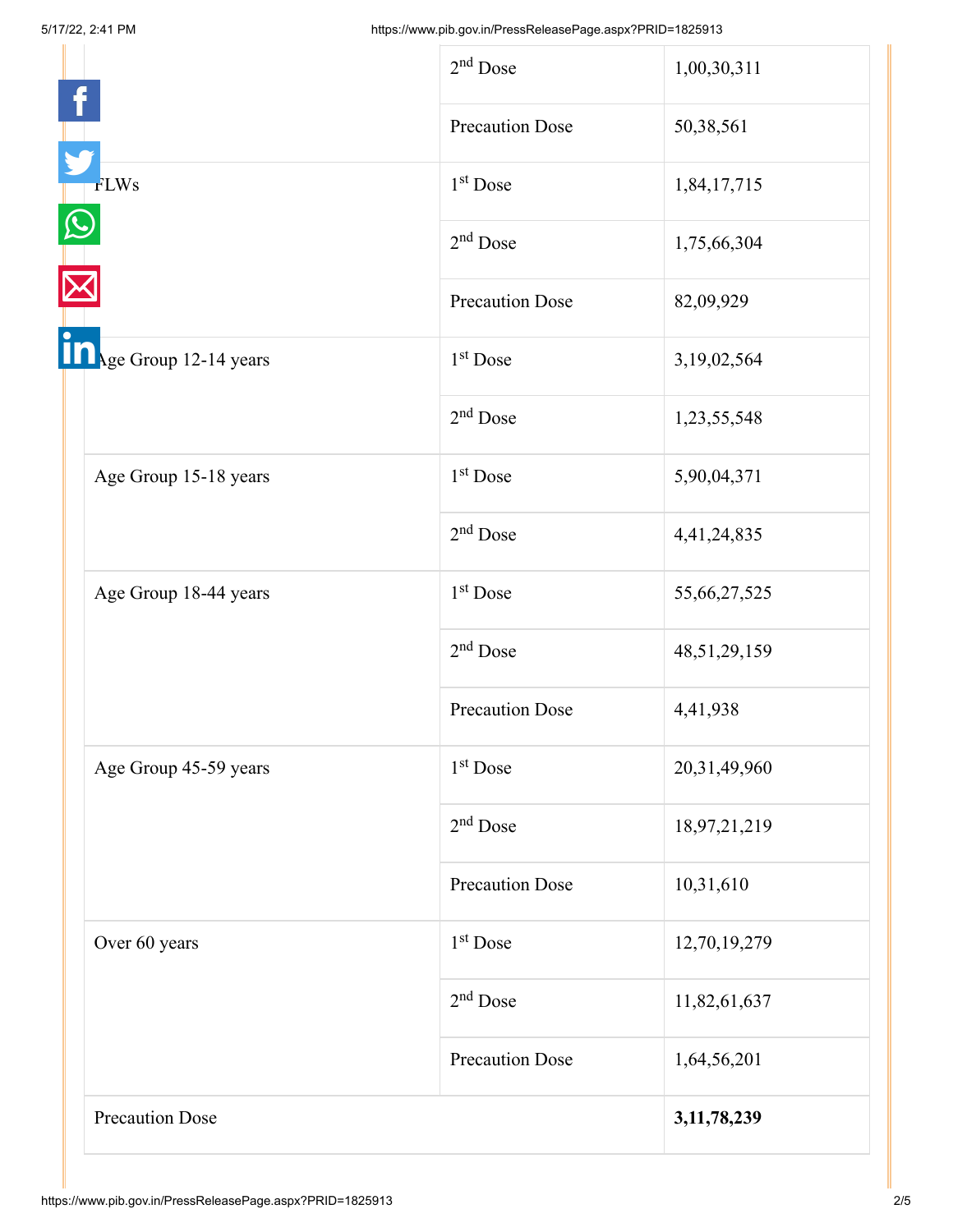

Consequently, India's recovery rate stands at **98.75%. 2,467** patients have recovered in the last 24 hours and the cumulative tally of recovered patients (since the beginning of the pandemic) is now at **4,25,84,710.**

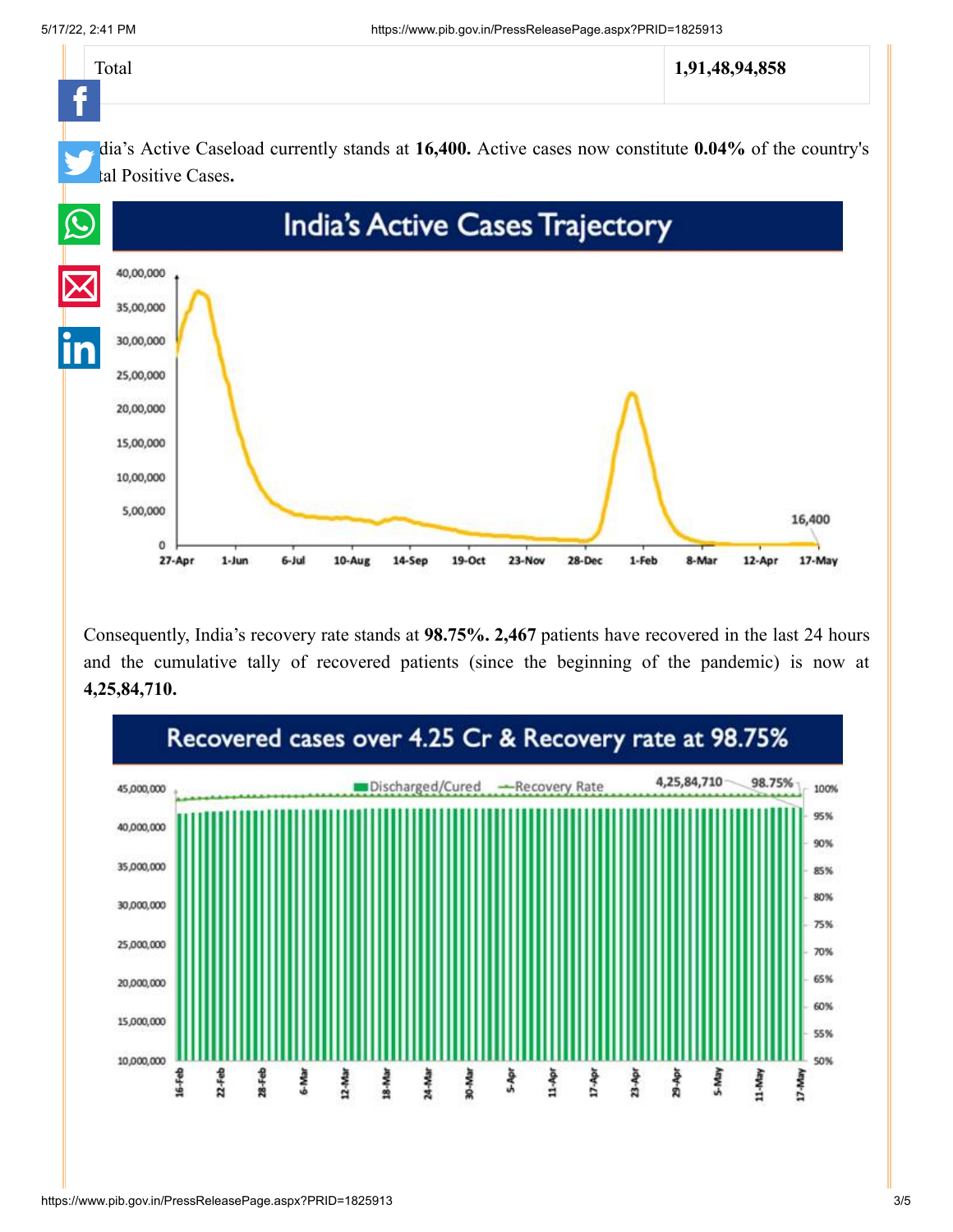**1,569 new cases** were reported in the last 24 hours.



The last 24 hours saw a total of **3,57,484** COVID-19 tests being conducted. India has so far conducted over **84.44 Cr (84,44,91,640)** cumulative tests.

**Weekly Positivity Rate** in the country currently **stands at 0.59%** and the **Daily Positivity rate is reported to be 0.44%.**